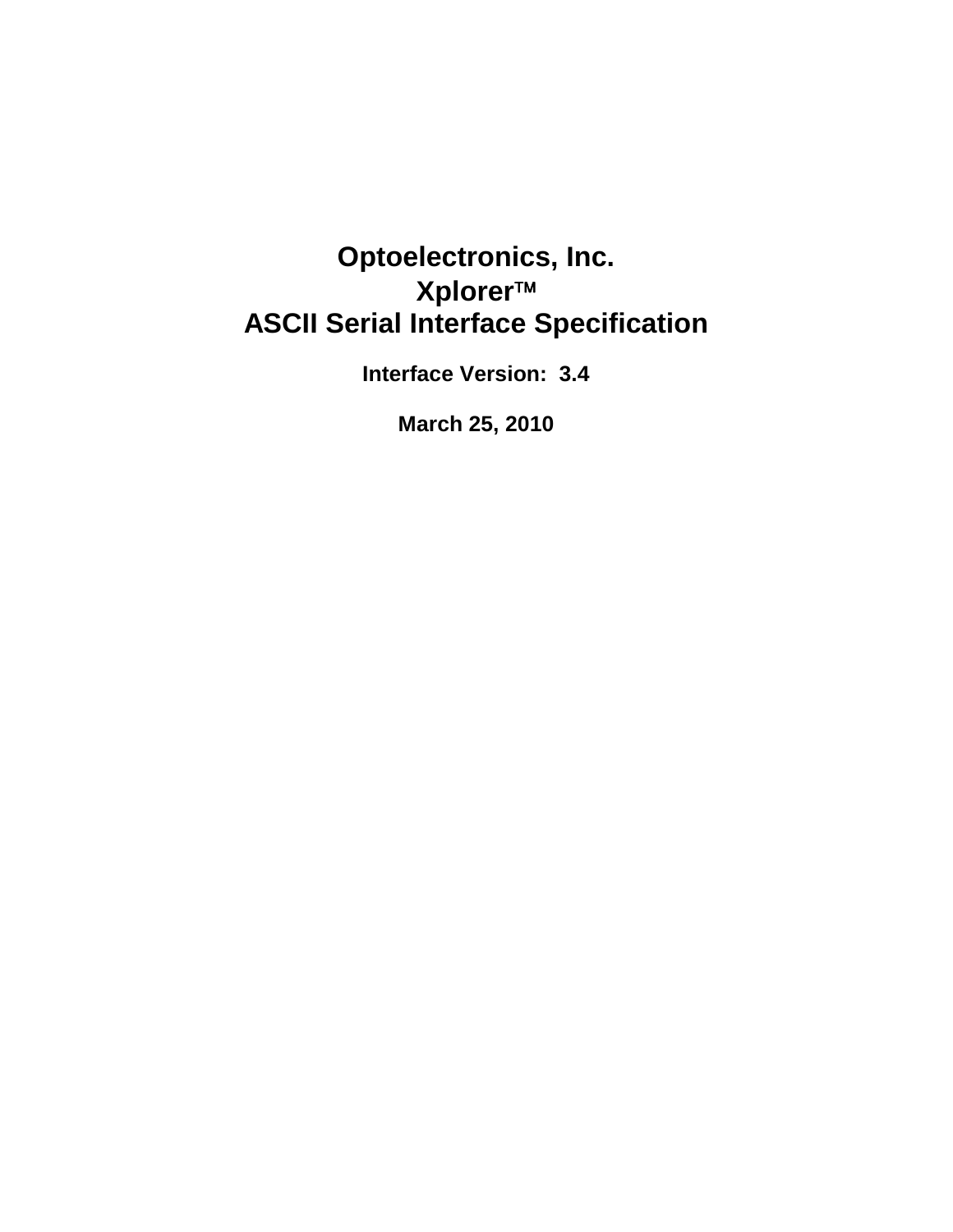### **INTRODUCTION**

This document describes the ASCII COMMAND serial interface of the Xplorer<sup>™</sup>, a hand-held test receiver capable of sweeping and locking on to near-field FM VHF and UHF transmissions. The Xplorer<sup>™</sup> is capable of capturing and storing up to 500 frequencies, along with the number of occurrences, or hits, of each frequency, the time and date the frequency was last detected, the audio and DTMF enable status, the signal strength, and the audible and subaudible signaling information. This data can then be downloaded to a personal computer for storage and analysis. The Xplorer<sup>™</sup> can be remotely controlled by a host computer via the serial interface.

This document was written to assist the programmer in developing software applications for the Xplorer<sup>™</sup>. Optoelectronics, Inc. assumes no responsibility for the accuracy of the information contained in this document, and is under no obligation to provide technical support on matters pertaining to this document, or to provide notification of changes or corrections to this document.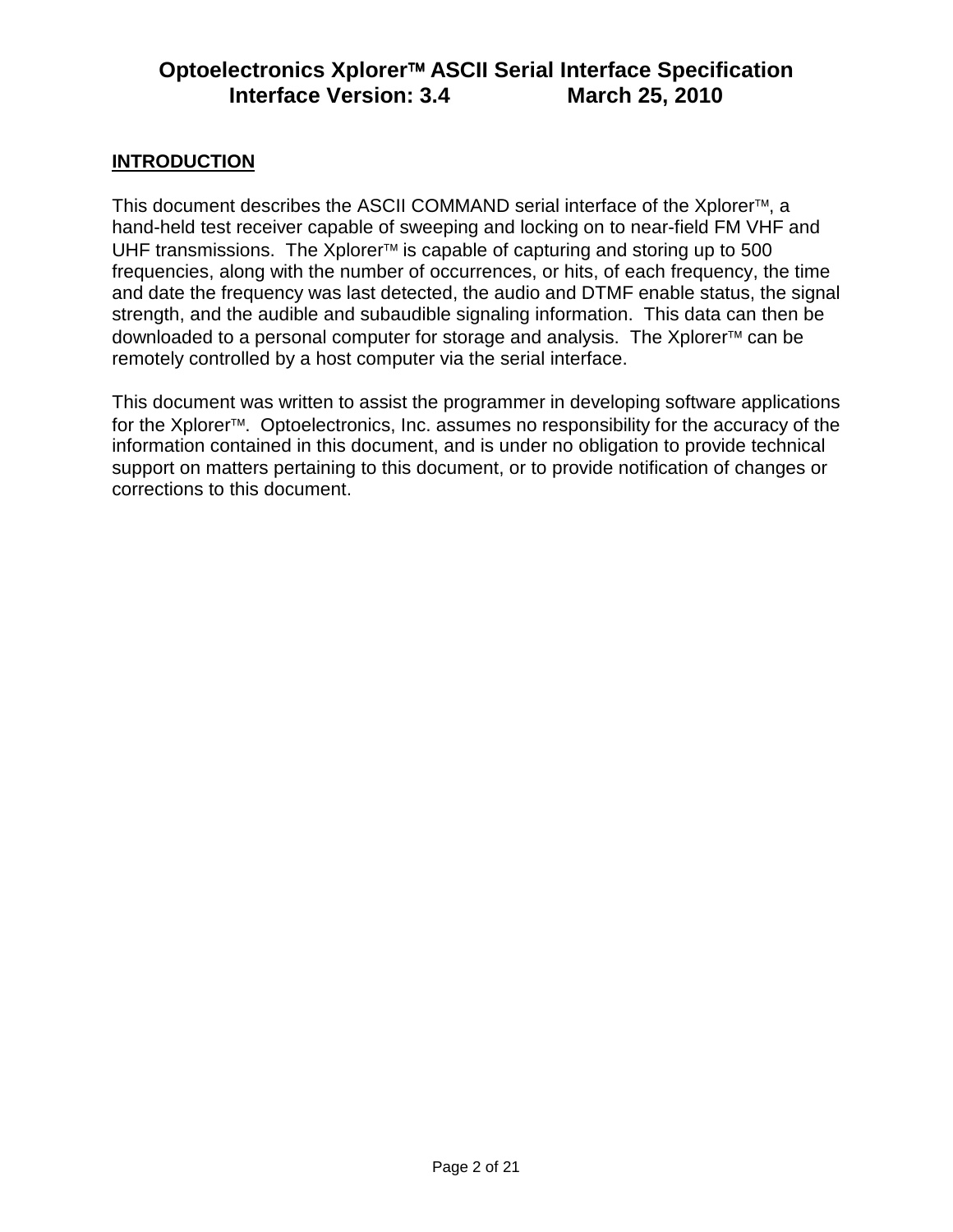### **ABOUT THE INTERFACE**

Unlike previous Optoelectronics products, the command structure of the Xplorer<sup>™</sup> ASCII command set is not based on the Icom CI-V standard. Instead, the new command set was developed to provide full control of the instrument, as well as the ability to download data stored in memory. A primary advantage of this new command scheme is that the Xplorer<sup>TM</sup> can be tested under remote control using a personal computer running a common terminal emulator program, such as HyperTerminal<sup>™</sup>.

The Xplorer<sup> $M$ </sup> serial interface is full-duplex with EIA-232D compatible voltage levels. The communications parameters for the serial interface are listed in Table 1 below.

| <b>DATA RATE</b>  | 9,600 bps   |
|-------------------|-------------|
| <b>START BITS</b> |             |
| <b>DATA BITS</b>  | 8           |
| <b>PARITY</b>     | <b>NONE</b> |
| <b>STOP BITS</b>  |             |

**Table 1. Communications Parameters.** 

To connect the Xplorer<sup> $M$ </sup> to a personal computer, a miniature (3.5 mm) stereo phone jack is provided on the top panel. The Xplorer<sup>™</sup> receives commands on the RING terminal and transmits responses on the TIP terminal of the stereo phone jack. Signal ground is provided on the SHIELD terminal of the phone jack. Since the Xplorer<sup>™</sup> serial interface is compatible with EIA-232D voltage levels, no external interface converter box is required to connect the Xplorer<sup>™</sup> to a standard personal computer COM port. An interface cable for connecting the Xplorer<sup>™</sup> to a PC is available.

For ReactionTune<sup> $M$ </sup> applications, a subminiature (2.5 mm) phone jack is provided on the top panel. The TIP terminal provides the TTL equivalent of the EIA-232 transmit data signal to drive ReactionTune<sup>™</sup>-capable receivers. Signal ground is provided on the SHIELD terminal of the phone jack.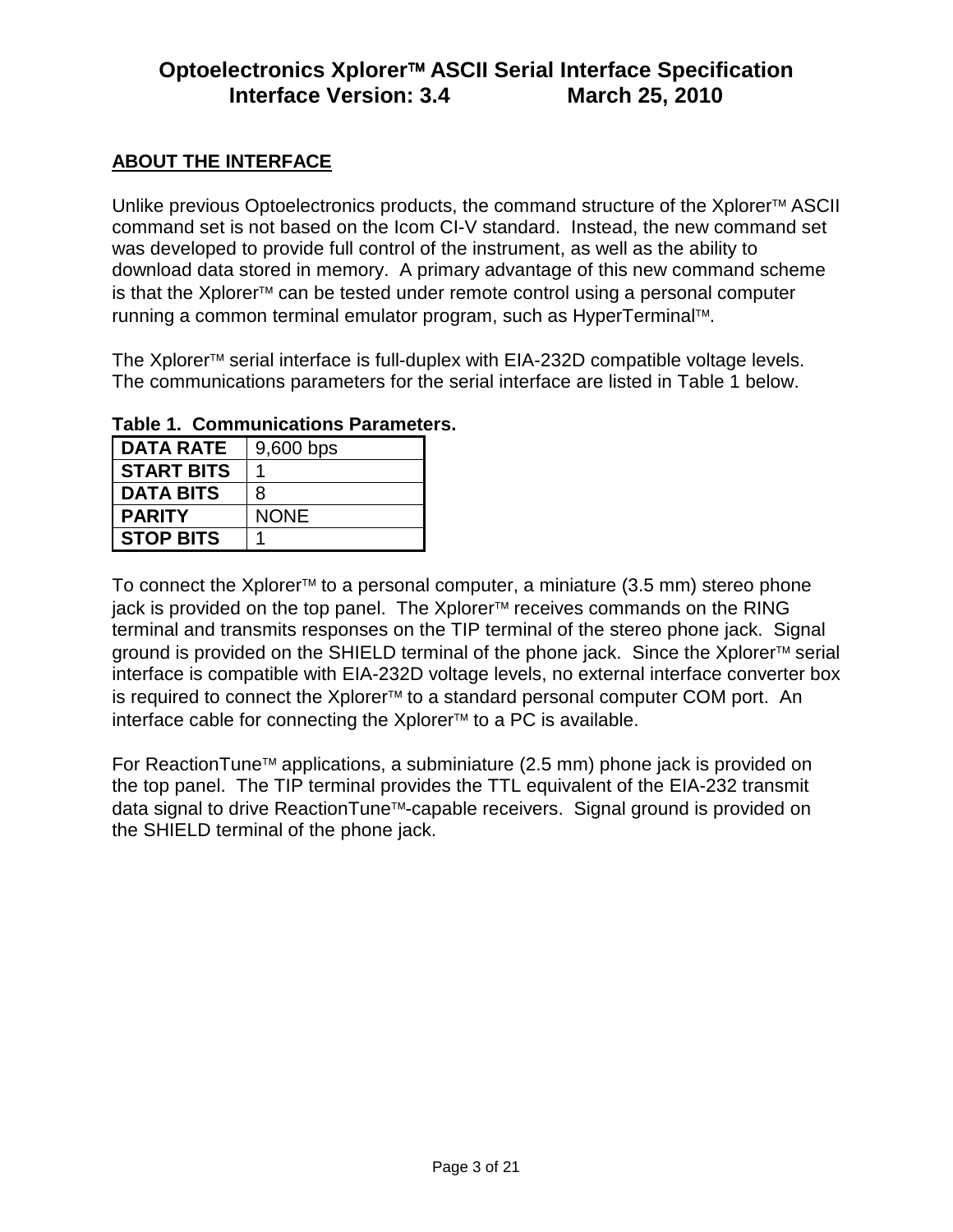### **COMMAND REFERENCE**

The Xplorer<sup>™</sup> accepts ASCII commands over the serial interface when the INTERFACE configuration parameter is set to ASCII COMMAND from the front panel. In this section, all command and response bytes are expressed as ASCII characters. Each command and response string is terminated with an ASCII Carriage Return (<CR>) character  $(0x0D)$ . Any ASCII Line Feed  $(\langle \mathsf{LF} \rangle)$  characters  $(0x0A)$  received by the Xplorer<sup>-M</sup> will be ignored and discarded.

The Xplorer<sup> $TM$ </sup> processes commands one at a time. After a command is issued, the host computer must wait for the complete response before issuing a new command. Any further command characters received by the Xplorer<sup>™</sup> while a previous command is being processed, will be ignored and discarded. Issuing a new command while a previous response is being returned may result in some or all of the previous response to be truncated prematurely. It should be noted that the command characters are case sensitive, and any erroneous or unrecognized command will cause the Xplorer<sup>™</sup> to return the command error response (**ERROR<CR>**).

The Xplorer<sup>™</sup> recognizes 21 different ASCII commands, which are summarized in Table 2 below. Following the command summary table is a detailed description of each of the commands.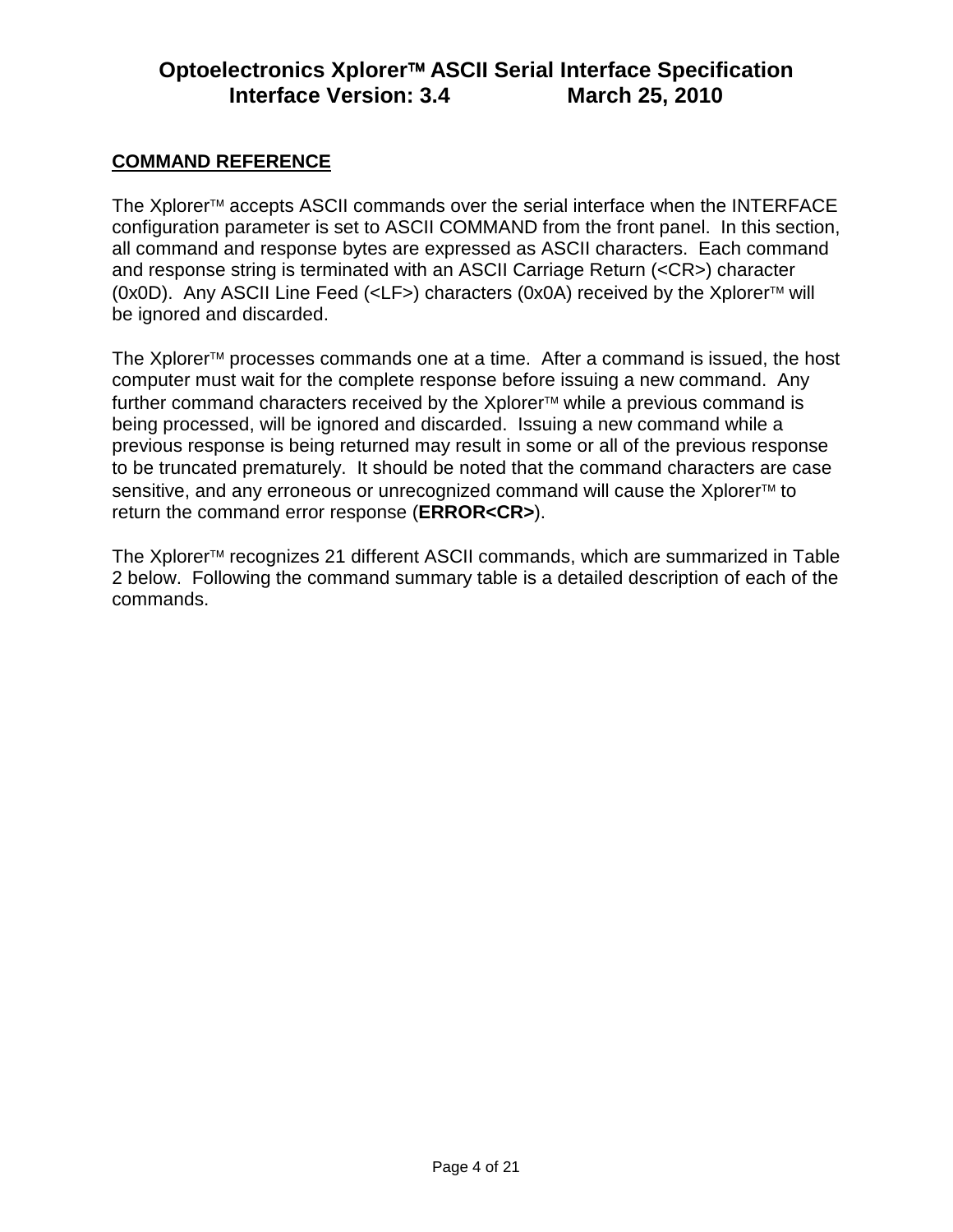| <b>COMMAND</b> | <b>DESCRIPTION</b>               |
|----------------|----------------------------------|
| BK             | <b>Blocks</b>                    |
| СB             | <b>Clear Blocks</b>              |
| <b>CFG</b>     | Configuration                    |
| <b>CL</b>      | <b>Clear Lockouts</b>            |
| <b>CM</b>      | <b>Clear Memory</b>              |
| <b>DS</b>      | <b>Display Select</b>            |
| <b>DT</b>      | Date/Time                        |
| <b>FSO</b>     | Frequency/Signal Strength Output |
| HD             | Hold                             |
| ID             | Identification                   |
| LO             | Lockout                          |
| <b>LS</b>      | <b>Lockout Status</b>            |
| <b>MD</b>      | Mode                             |
| MR             | <b>Memory Read</b>               |
| <b>PR</b>      | <b>Parameter Recall</b>          |
| <b>PS</b>      | <b>Parameter Store</b>           |
| <b>RM</b>      | <b>Read Measurements</b>         |
| <b>SF</b>      | <b>Sweep Frequency</b>           |
| <b>SK</b>      | <b>Skip</b>                      |
| <b>ST</b>      | <b>Store</b>                     |
| VF             | <b>VFO Frequency</b>             |

Table 2. Xplorer<sup>™</sup> Serial Interface ASCII Command Summary.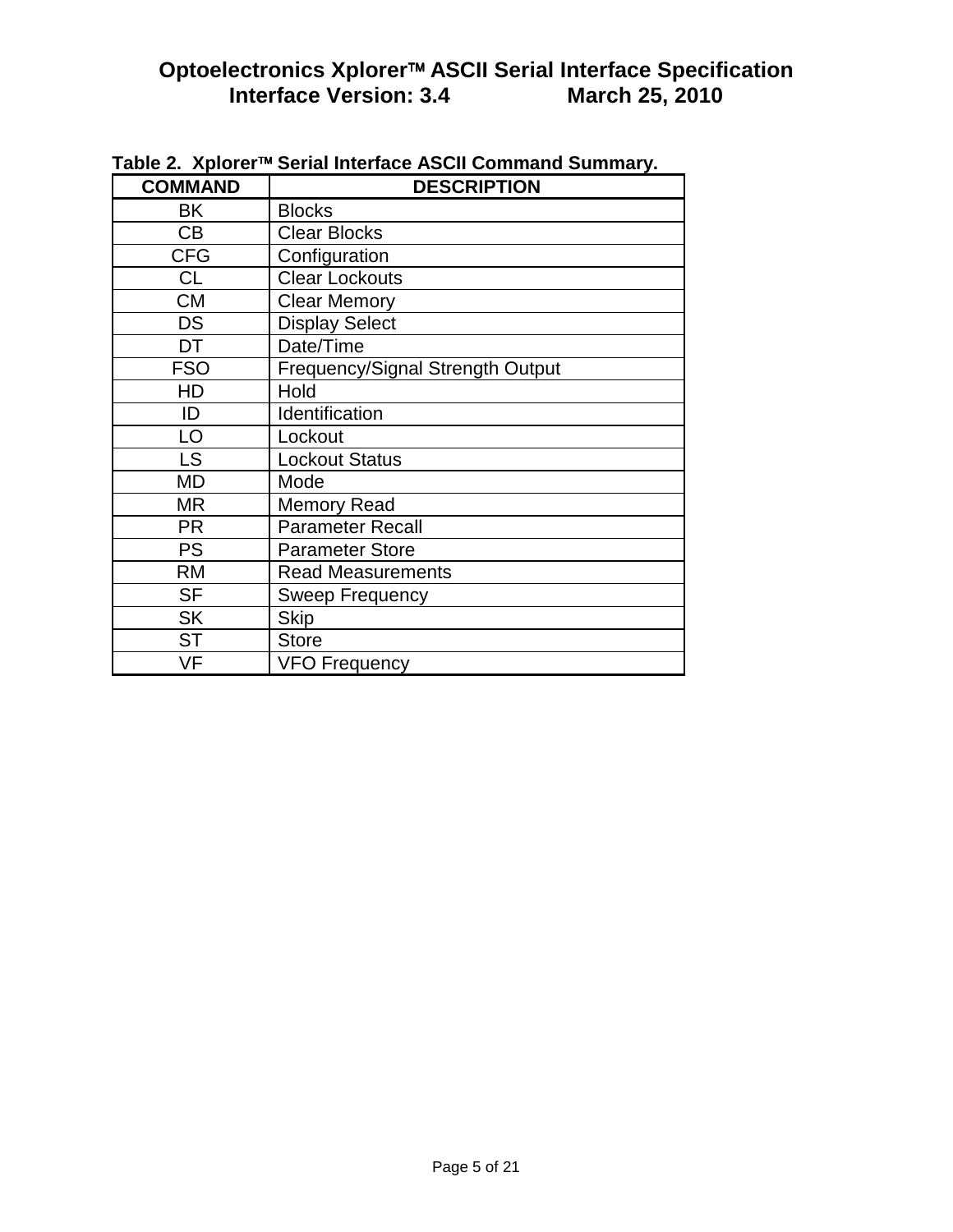### **BLOCKS Command**

This command specifies the BLOCKS status, or instructs the unit to return the current BLOCKS status.

However, if the command length is incorrect, or if any of the specified BLOCKS parameters is not valid, then the command is ignored, and the ERROR response is returned.

Command: **BK:n,t,aaaa.aaaaaa,bbbb.bbbbbb<CR>** Query: **BK:n?<CR>** Response: **BK:n,t,aaaa.aaaaaa,bbbb.bbbbbb<CR>**

**n** is a 1-digit ASCII decimal value in the range **0** to **9** representing the specified block location.

**t** is a 1-digit ASCII decimal value representing the specified block type, as follows:

**0** = BLOCK OFF **1** = INCLUDE BLOCK **2** = EXCLUDE BLOCK

**aaaa.aaaaaa** is a 10-digit ASCII decimal value in the range **0030.000000** to **2000.000000** representing the specified block A frequency in MHz.

**bbbb.bbbbbb** is a 10-digit ASCII decimal value in the range **0030.000000** to **2000.000000** representing the specified block B frequency in MHz.

#### **CLEAR BLOCKS Command**

This command instructs the unit to clear the BLOCKS.

However, if the command length is incorrect, or if the specified security code is not valid, then the command is ignored, and the ERROR response is returned.

Command: **CB:ssssssss<CR>** Response: **CB<CR>**

**ssssssss** is an 8-digit ASCII decimal value representing the security code. This unique 8-digit code (**52386527**) must be correctly specified to clear the BLOCKS.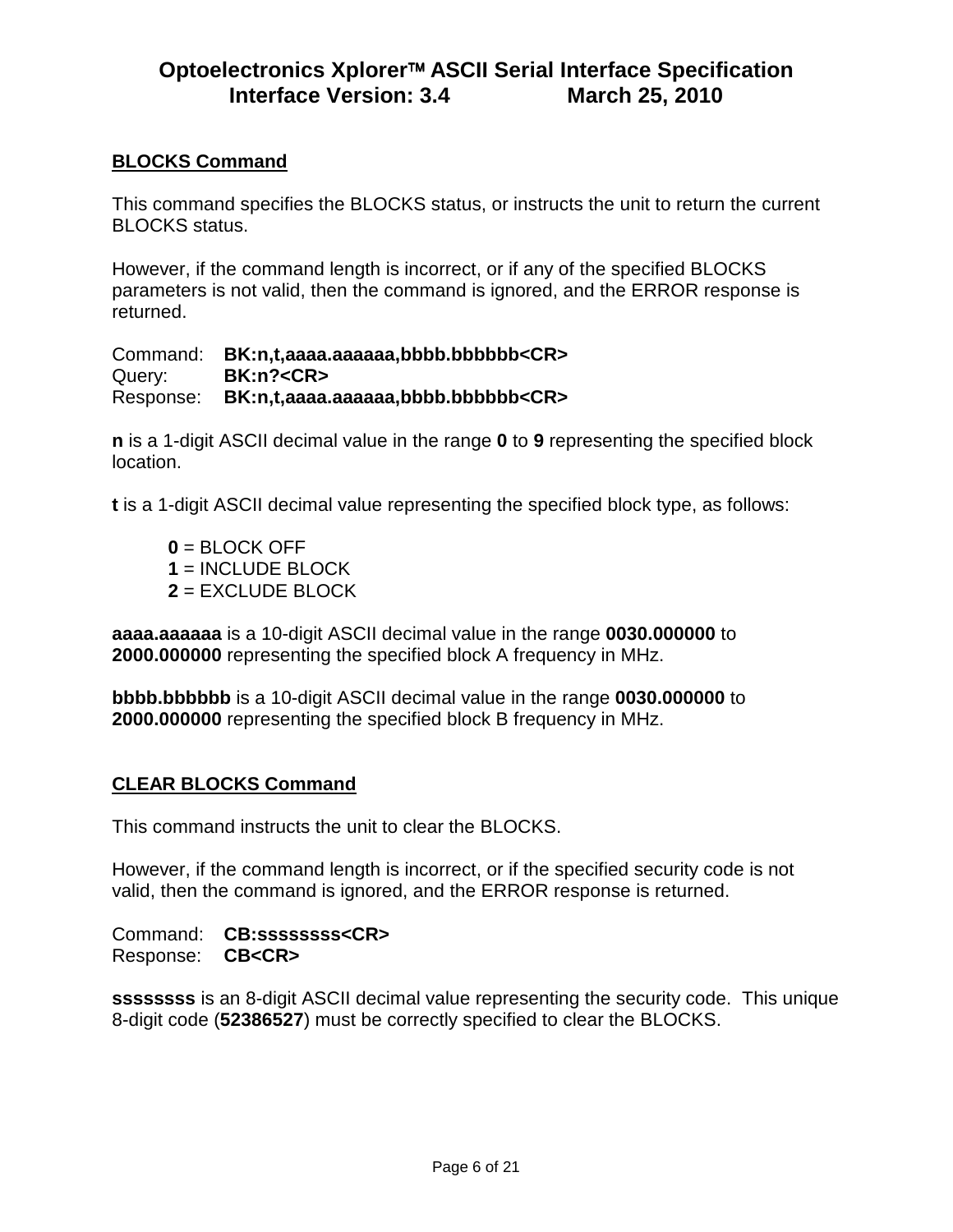### **CONFIGURATION Command**

This command specifies the CONFIGURATION settings, or instructs the unit to return the current CONFIGURATION settings.

However, if the command length is incorrect, or if any of the specified CONFIGURATION settings is not valid, then the command is ignored, and the ERROR response is returned.

Command: **CFG:a,b,c,d,e,f,g,h,i,j,k,l,m,n,o<CR>** Query: **CFG?<CR>** Response: **CFG:a,b,c,d,e,f,g,h,i,j,k,l,m,n,o<CR>**

**a** is a 1-digit ASCII decimal value representing the BACKLIGHT setting, as follows:

**0** = BACKLIGHT OFF **1** = BACKLIGHT AUTO **2** = BACKLIGHT ON

**b** is a 1-digit ASCII binary value representing the AUDIO setting, as follows:

**0** = AUDIO OFF **1** = AUDIO ON

**c** is a 1-digit ASCII binary value representing the DTMF setting, as follows:

**0** = DTMF OFF **1** = DTMF ON

**d** is a 1-digit ASCII decimal value representing the AUTO SKIP (DWELL TIME) setting, as follows:

 = AUTO SKIP OFF = AUTO SKIP AFTER 1 SECOND = AUTO SKIP AFTER 3 SECONDS = AUTO SKIP AFTER 5 SECONDS = AUTO SKIP AFTER 10 SECONDS = AUTO SKIP AFTER 15 SECONDS = AUTO SKIP AFTER 20 SECONDS

**e** is a 1-digit ASCII binary value representing the AUTO HOLD setting, as follows:

**0** = AUTO HOLD OFF **1** = AUTO HOLD ON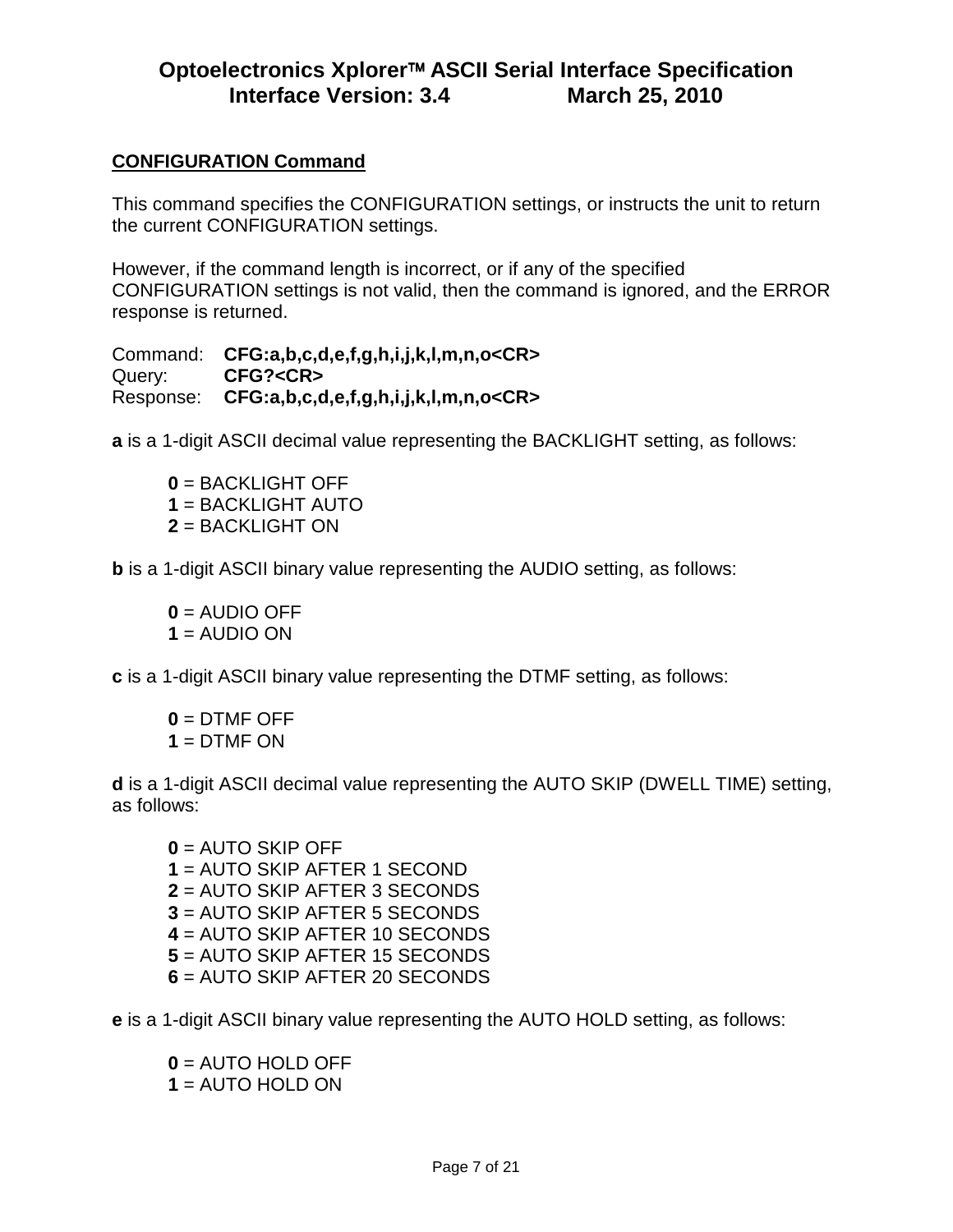**f** is a 1-digit ASCII binary value representing the AUTO STORE setting, as follows:

**0** = AUTO STORE OFF **1** = AUTO STORE ON

**g** is a 1-digit ASCII binary value representing the CAPTURE setting, as follows:

**0** = CAPTURE EVERY **1** = CAPTURE UNIQUE

**h** is a 1-digit ASCII binary value representing the LOCKOUTS setting, as follows:

**0** = LOCKOUTS OFF **1** = LOCKOUTS ON

**i** is a 1-digit ASCII binary value representing the BLOCKS setting, as follows:

**0** = BLOCKS OFF **1** = BLOCKS ON

**j** is a 1-digit ASCII decimal value representing the VFO FINE setting, as follows:

 $0 = 5$  kHz  $1 = 10$  kHz  $2 = 12.5$  kHz  $3 = 25$  kHz  $4 = 30$  kHz  $5 = 50$  kHz  $6 = 100$  kHz

**k** is a 1-digit ASCII decimal value representing the VFO COARSE setting, as follows:

 $0 = 1$  MHz  $1 = 5$  MHz  $2 = 10$  MHz

**l** is a 1-digit ASCII binary value representing the NRZ DECODE setting, as follows:

**0** = DCS DECODE **1** = LTR DECODE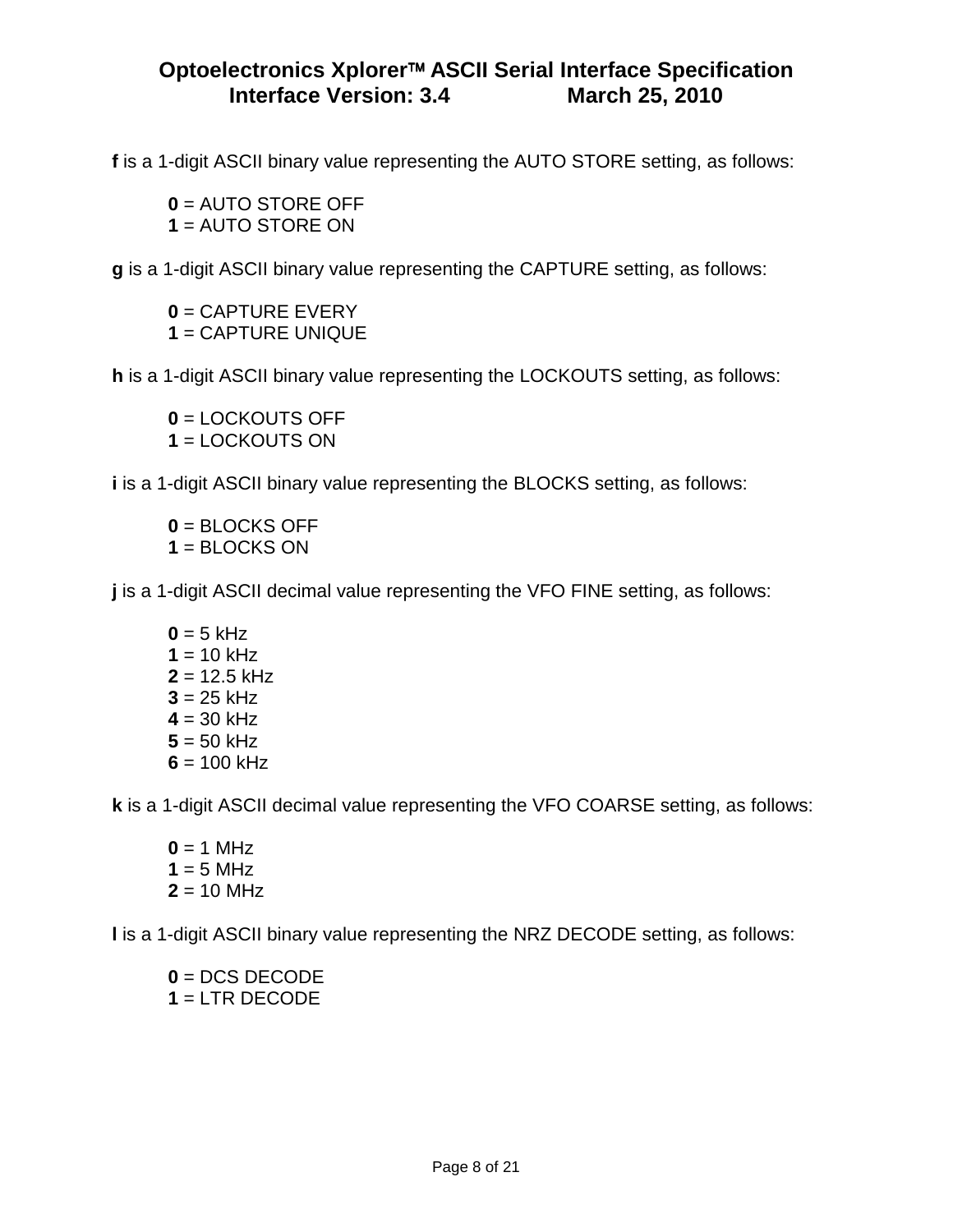**m** is a 1-digit ASCII binary value representing the SQUELCH CONTROL setting, as follows:

**0** = INTERNAL SQUELCH CONTROL **1** = EXTERNAL SQUELCH CONTROL

**n** is a 1-digit ASCII binary value representing the SWEEP DISPLAY setting, as follows:

**0** = CHANNEL FREQUENCY **1** = MEASURED FREQUENCY

**o** is a 1-digit ASCII binary value representing the SIGNAL DISPLAY setting, as follows:

**0** = BARGRAPH SIGNAL STRENGTH **1** = NUMERIC SIGNAL STRENGTH

### **CLEAR LOCKOUTS Command**

This command instructs the unit to clear the LOCKOUTS.

However, if the command length is incorrect, or if the specified security code is not valid, then the command is ignored, and the ERROR response is returned.

Command: **CL:ssssssss<CR>** Response: **CL<CR>**

**ssssssss** is an 8-digit ASCII decimal value representing the security code. This unique 8-digit code (**52386527**) must be correctly specified to clear the LOCKOUTS.

#### **CLEAR MEMORY Command**

This command instructs the unit to clear the MEMORY.

However, if the command length is incorrect, or if the specified security code is not valid, then the command is ignored, and the ERROR response is returned.

Command: **CM:ssssssss<CR>** Response: **CM<CR>**

**ssssssss** is an 8-digit ASCII decimal value representing the security code. This unique 8-digit code (**52386527**) must be correctly specified to clear the MEMORY.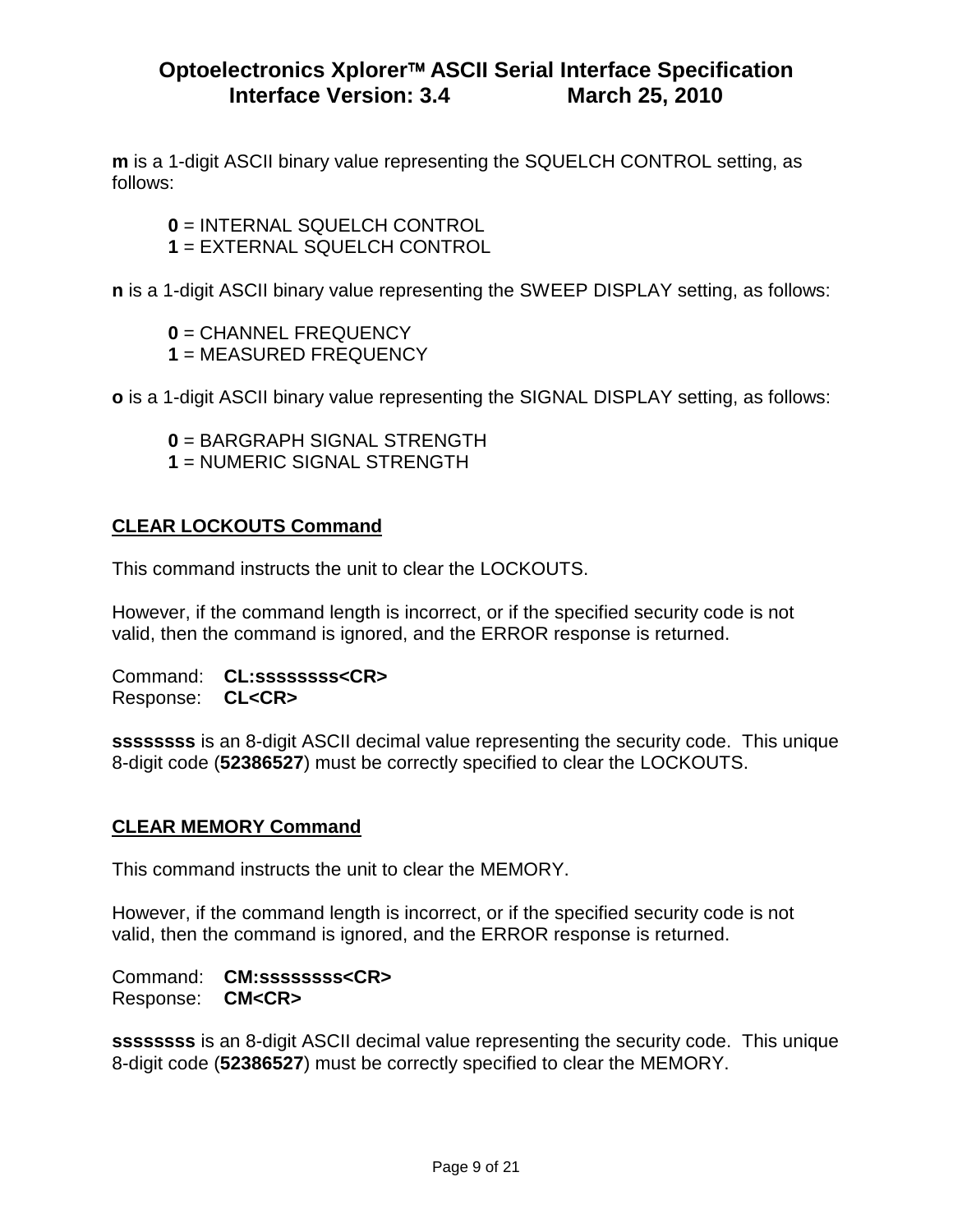### **DISPLAY SELECT Command**

This command specifies the DISPLAY SELECT settings, or instructs the unit to return the current DISPLAY SELECT settings.

However, if the command length is incorrect, or if any of the specified DISPLAY SELECT settings is not valid, then the command is ignored, and the ERROR response is returned.

Command: **DS:a,bb,ccc,d,e,fff,gg<CR>** Query: **DS?<CR>** Response: **DS:a,bb,ccc,d,e,fff,gg<CR>**

**a** is a 1-digit ASCII decimal value representing the MEASUREMENT SELECT setting, as follows:

- = SIGNAL STRENGTH measurement
- = CTCSS measurement
- = NRZ measurement
- = DTMF measurement

**bb** is a 2-digit ASCII decimal value representing the CONFIG SELECT setting, as follows:

 = INTERFACE config = RECEIVER config = PCR1000 VOLUME config = PCR1000 SQUELCH config = BACKLIGHT config = AUDIO config = DTMF config = AUTO SKIP config = AUTO HOLD config = AUTO STORE config = CAPTURE config = LOCKOUTS config = BLOCKS config = VFO FINE config = VFO COARSE config = NRZ DECODE config = SQUELCH CONTROL config = SWEEP DISPLAY config = SIGNAL STRENGTH DISPLAY config = CLEAR LOCKOUTS config = CLEAR BLOCKS config = CLEAR MEMORY config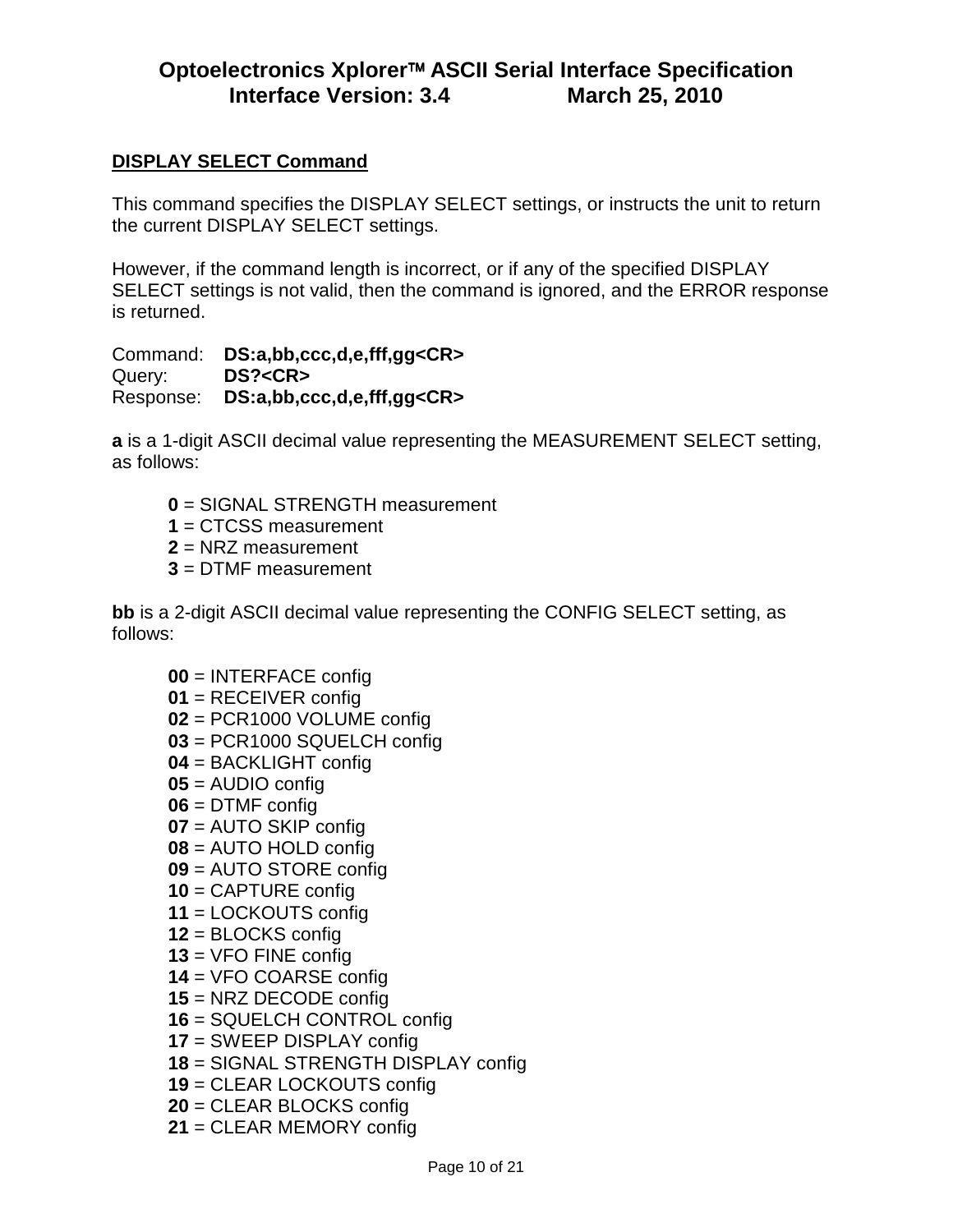= YEAR config = MONTH config = DAY config = HOURS config = MINUTES config = SECONDS config

**ccc** is a 3-digit ASCII decimal value in the range **000** to **999** representing the LOCKOUT SELECT.

**d** is a 1-digit ASCII decimal value in the range **0** to **9** representing the BLOCK SELECT.

**e** is a 1-digit ASCII decimal value representing the BLOCK PARAMETER, as follows:

- = FREQUENCY A block parameter
- = FREQUENCY B block parameter
- = TYPE block parameter

**fff** is a 3-digit ASCII decimal value in the range **000** to **499** representing the MEMORY SELECT.

**gg** is a 2-digit ASCII decimal value representing the MEMORY PARAMETER setting, as follows:

- = FREQUENCY memory parameter
- = HITS memory parameter
- = TIME memory parameter
- = DATE memory parameter
- = AUDIO STATUS memory parameter
- = DTMF STATUS memory parameter
- = SIGNAL STRENGTH memory parameter
- = CTCSS memory parameter
- = DCS memory parameter
- = DTMF memory parameter
- = LTR memory parameter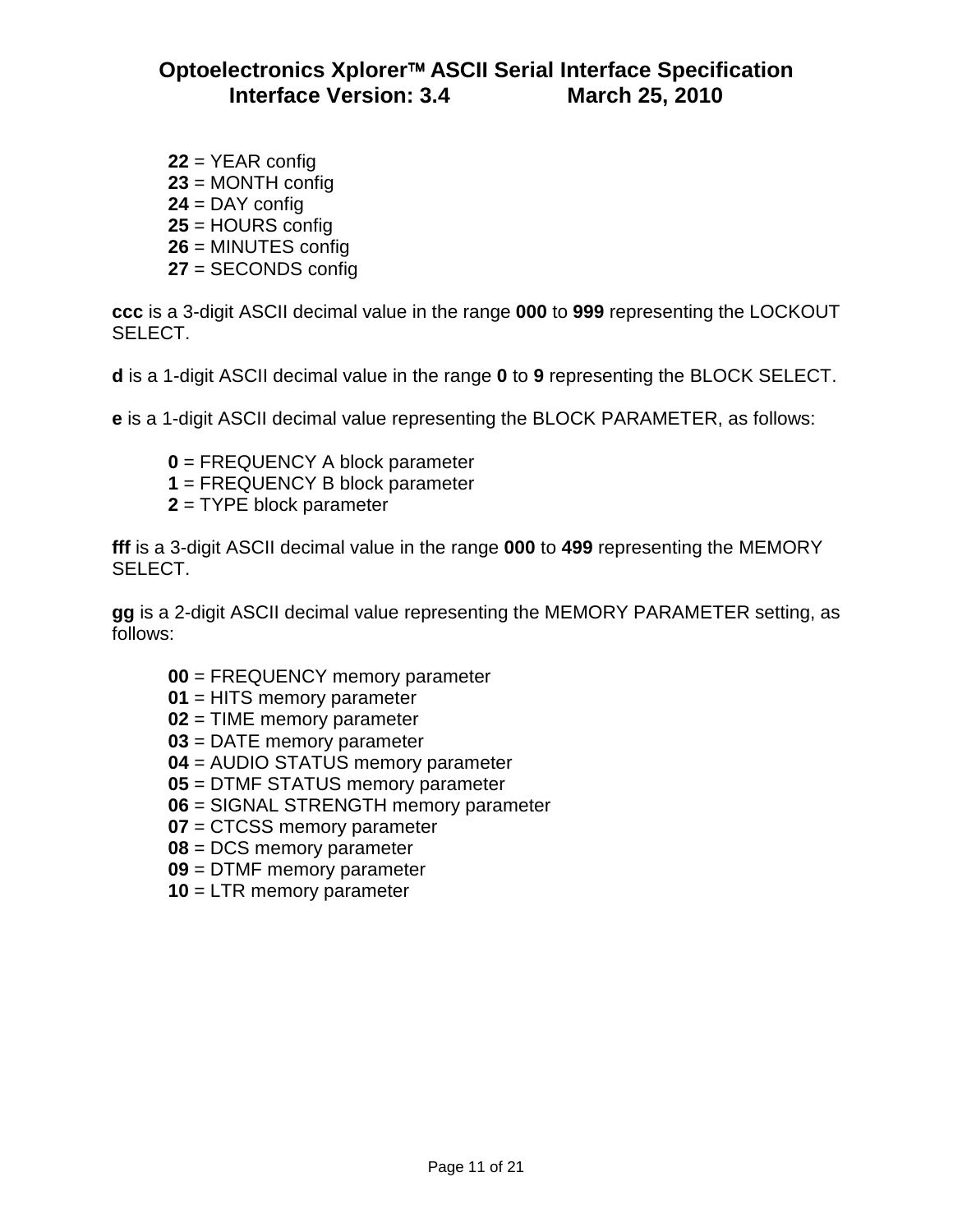#### **DATE/TIME Command**

This command specifies the date and time, or instructs the unit to return the current date and time.

However, if the command length is incorrect, or if any of the specified date or time parameters is not valid, then the command is ignored, and the ERROR response is returned.

Command: **DT:yyyy-mm-dd,hh:mm:ss<CR>** Query: **DT?<CR>** Response: **DT:yyyy-mm-dd,hh:mm:ss<CR>**

**yyyy-mm-dd** is an 8-digit ASCII decimal value representing the DATE in **year-monthday** format. The **year** field must be in the range **2000** to **2099**. The **month** field must be in the range **01** to **12**. The **day** field must be in the range **01** to **31**.

**hh:mm:ss** is a 6-digit ASCII decimal value representing the TIME in 24-hour **hour:minute:second** format. The **hour** field must be in the range **00** to **23**, where **00** = midnight. The **minute** field must be in the range **00** to **59**. The **second** field must be in the range **00** to **59**.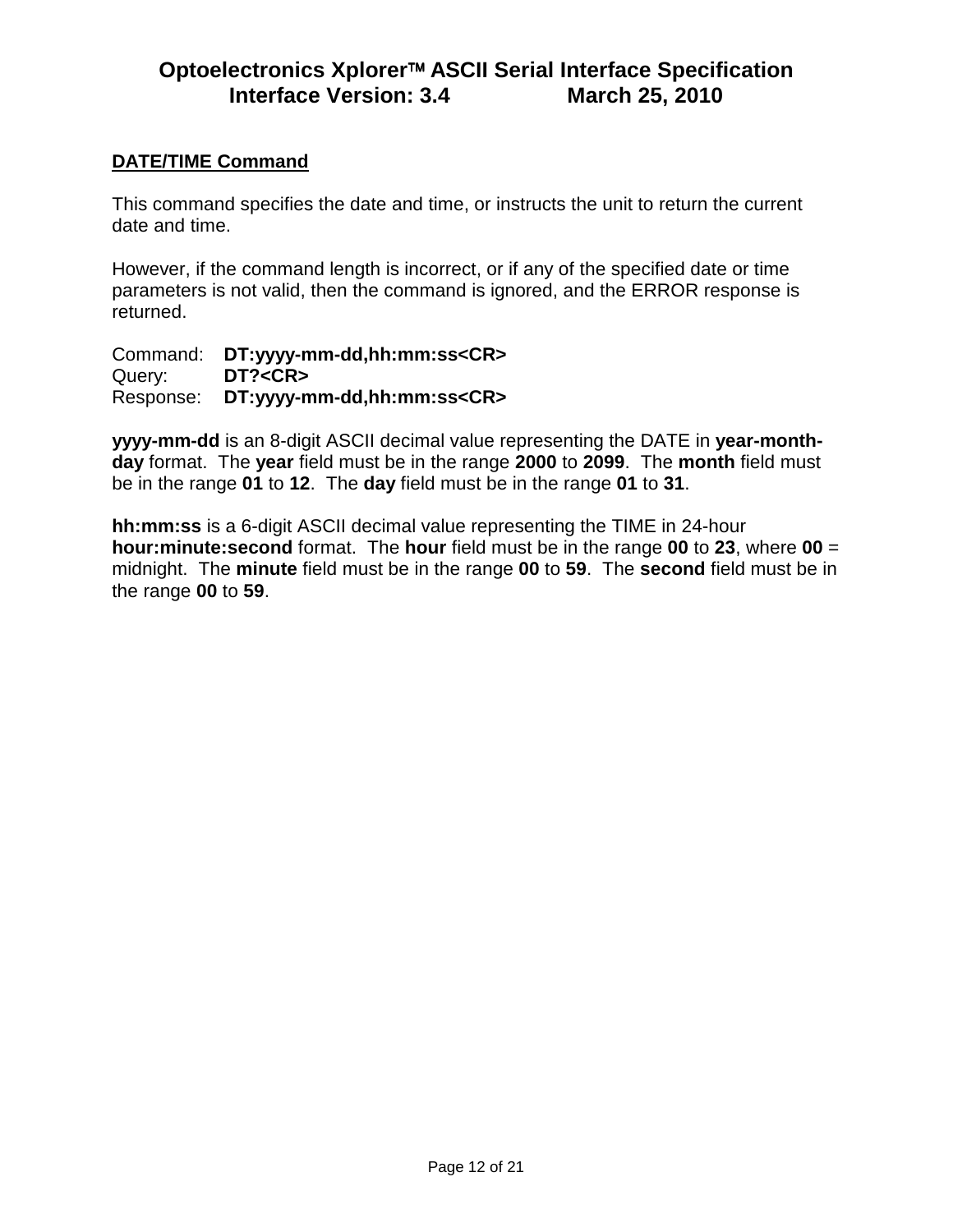### **FREQUENCY / SIGNAL STRENGTH OUTPUT Command**

This command specifies the FREQUENCY / SIGNAL STRENGTH OUTPUT setting, or instructs the unit to return the current FREQUENCY / SIGNAL STRENGTH OUTPUT setting.

However, if the command length is incorrect, or if the specified FREQUENCY / SIGNAL STRENGTH OUTPUT setting is not valid, then the command is ignored, and the ERROR response is returned.

Command: **FSO:e<CR>** Query: **FSO?<CR>** Response: **FSO:e<CR>**

**e** is a 1-digit ASCII binary value representing the FREQUENCY / SIGNAL STRENGTH OUTPUT setting, as follows:

**0** = FREQUENCY / SIGNAL STRENGTH OUTPUT disabled **1** = FREQUENCY / SIGNAL STRENGTH OUTPUT enabled

If FREQUENCY / SIGNAL STRENGTH OUTPUT is enabled, and INTERFACE is set to ASCII COMMAND, and the unit is in SWEEP mode, then each time a new frequency is detected, or when a currently active frequency is no longer present, the unit automatically outputs a string containing the frequency and signal strength, as follows:

Response: **FS:ffff.ffffff,ss<CR><LF>**

**ffff.ffffff** is a 10-digit ASCII decimal value in the range **0030.000000** to **2000.000000** representing the frequency in MHz.

**ss** is a 2-digit ASCII decimal value in the range **00** to **50** representing the SIGNAL STRENGTH.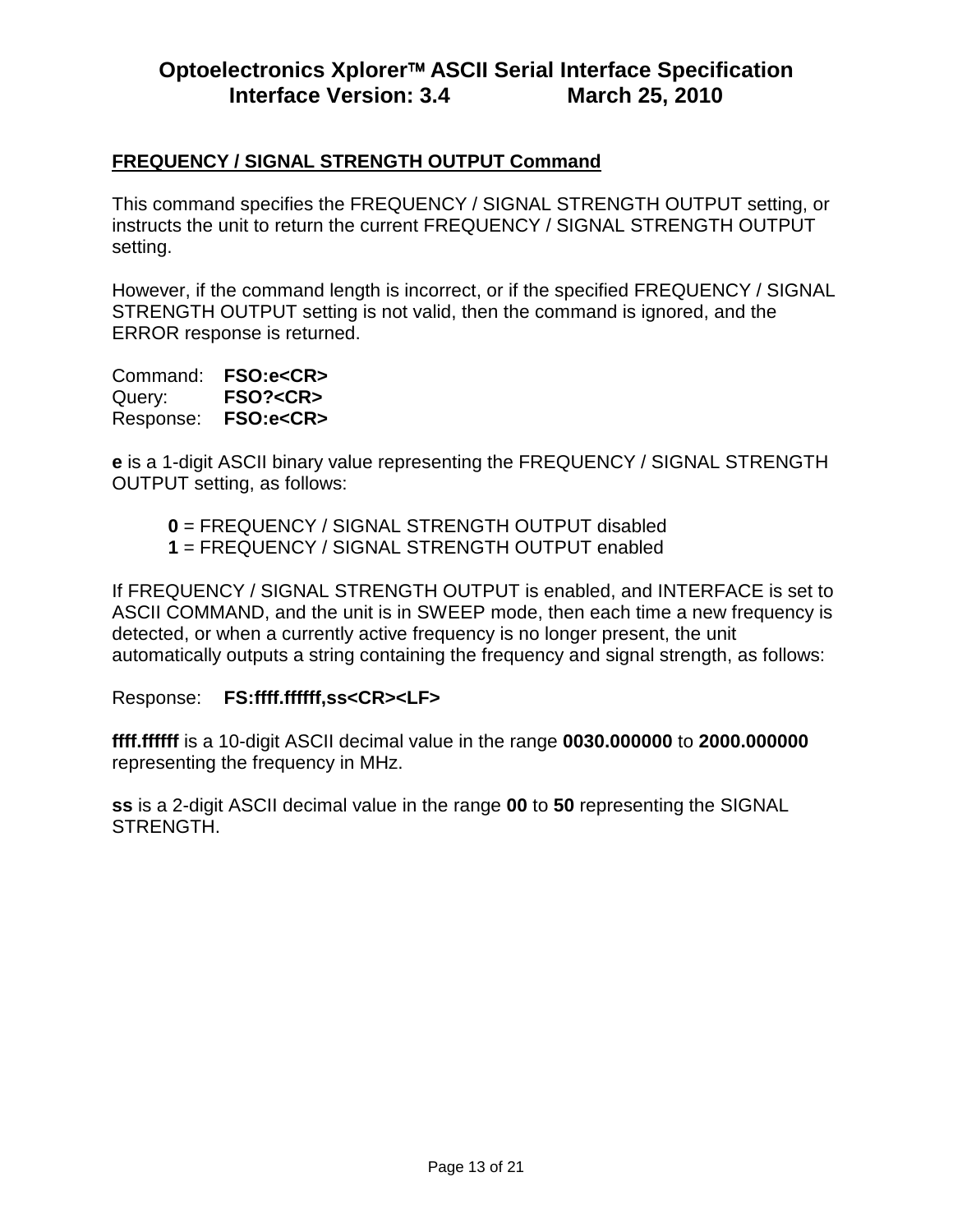#### **HOLD Command**

This command activates the HOLD function, provided that the unit is in SWEEP mode. If the unit is not in SWEEP mode, then this command has no effect.

However, if the command length is incorrect, then the command is ignored, and the ERROR response is returned.

Command: **HD<CR>** Query: **HD?<CR>** Response: **HD:e<CR>**

**e** is a 1-digit ASCII binary value representing the HOLD status, as follows:

**0** = HOLD inactive

**1** = HOLD active

#### **IDENTIFICATION Command**

This command instructs the unit to return the instrument identification string. The identification string is unique to the Xplorer<sup>™</sup>, and includes the Digital Board and RF Board software version, and the Interace version.

However, if the command length is incorrect, then the command is ignored, and the ERROR response is returned.

Query: **ID?<CR>** Response: **ID:XPLORER,ddd,rrr,iii<CR>**

**ddd** is a 3-digit ASCII decimal value in the range **000** to **999** representing the Digital Board software version.

**rrr** is a 3-digit ASCII decimal value in the range **000** to **999** representing the RF Board software version.

**iii** is a 3-digit ASCII decimal value in the range **000** to **999** representing the Interface version.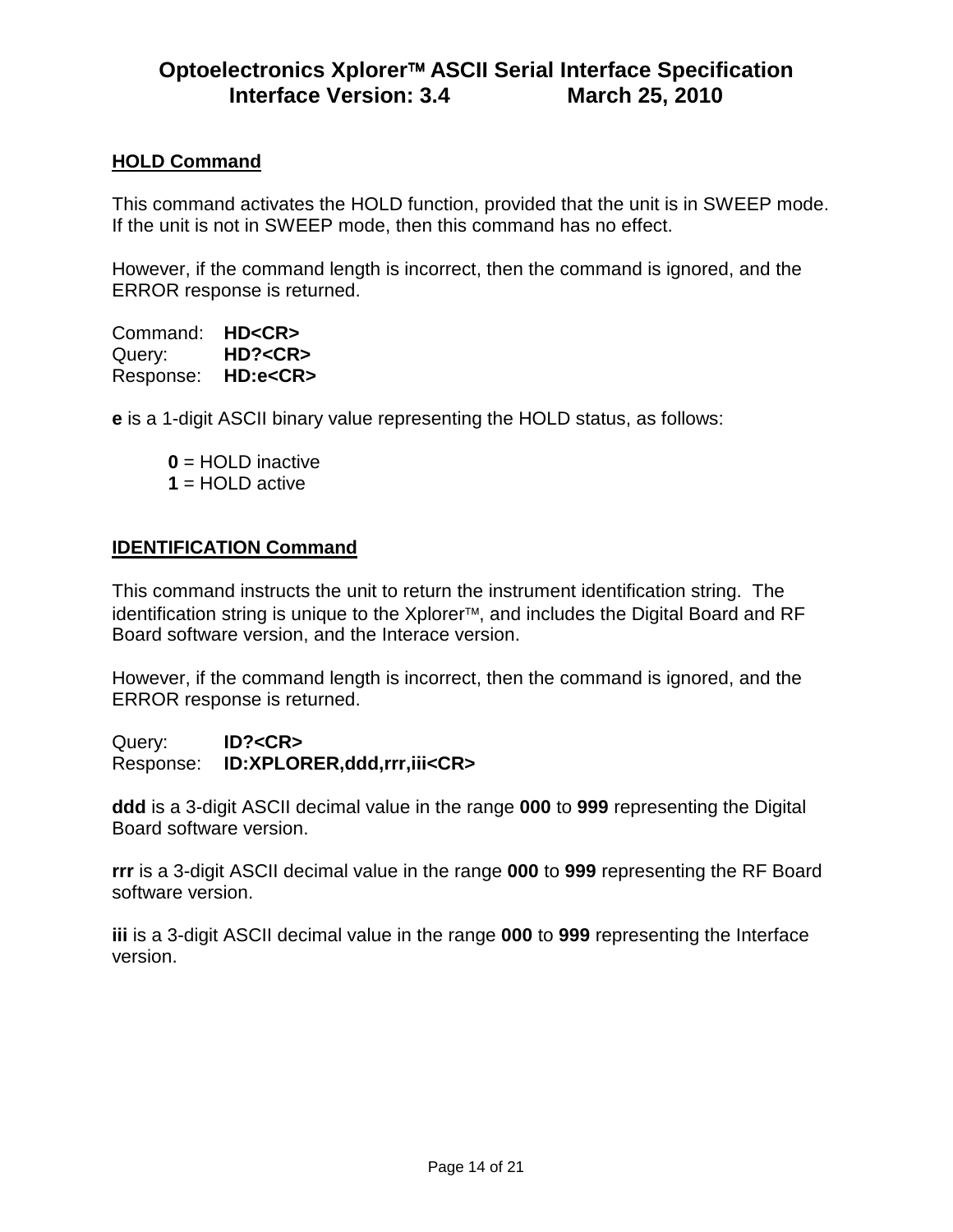### **LOCKOUT Command**

This command adds the current SWEEP FREQUENCY or the current VFO FREQUENCY to the LOCKOUTS.

However, if the command length is incorrect, or if the frequency select parameter is not valid, then the command is ignored, and the ERROR response is returned.

Command: **LO:s<CR>** Response: **LO:ffff.ffffff<CR>**

**s** is a 1-digit ASCII binary value representing the specified frequency, as follows:

**0** = SWEEP FREQUENCY **1** = VFO FREQUENCY

**ffff.ffffff** is a 10-digit ASCII decimal value in the range **0030.000000** to **2000.000000** representing the stored frequency in MHz.

#### **LOCKOUT STATUS Command**

This command specifies the LOCKOUT STATUS, or instructs the unit to return the current LOCKOUT STATUS.

However, if the command length is incorrect, or if any of the specified LOCKOUT STATUS parameters is not valid, then the command is ignored, and the ERROR response is returned.

Command: **LS:nnn,e<CR>** Query: **LS:nnn?<CR>** Response: **LS:nnn,e,ffff.ffffff<CR>**

**nnn** is a 3-digit ASCII decimal value in the range **000** to **999** representing the specified lockout location.

**e** is a 1-digit ASCII binary value representing the specified lockout enable setting, as follows:

**0** = LOCKOUT OFF **1** = LOCKOUT ON

**ffff.ffffff** is a 10-digit ASCII decimal value in the range **0030.000000** to **2000.000000** representing the specified lockout frequency in MHz.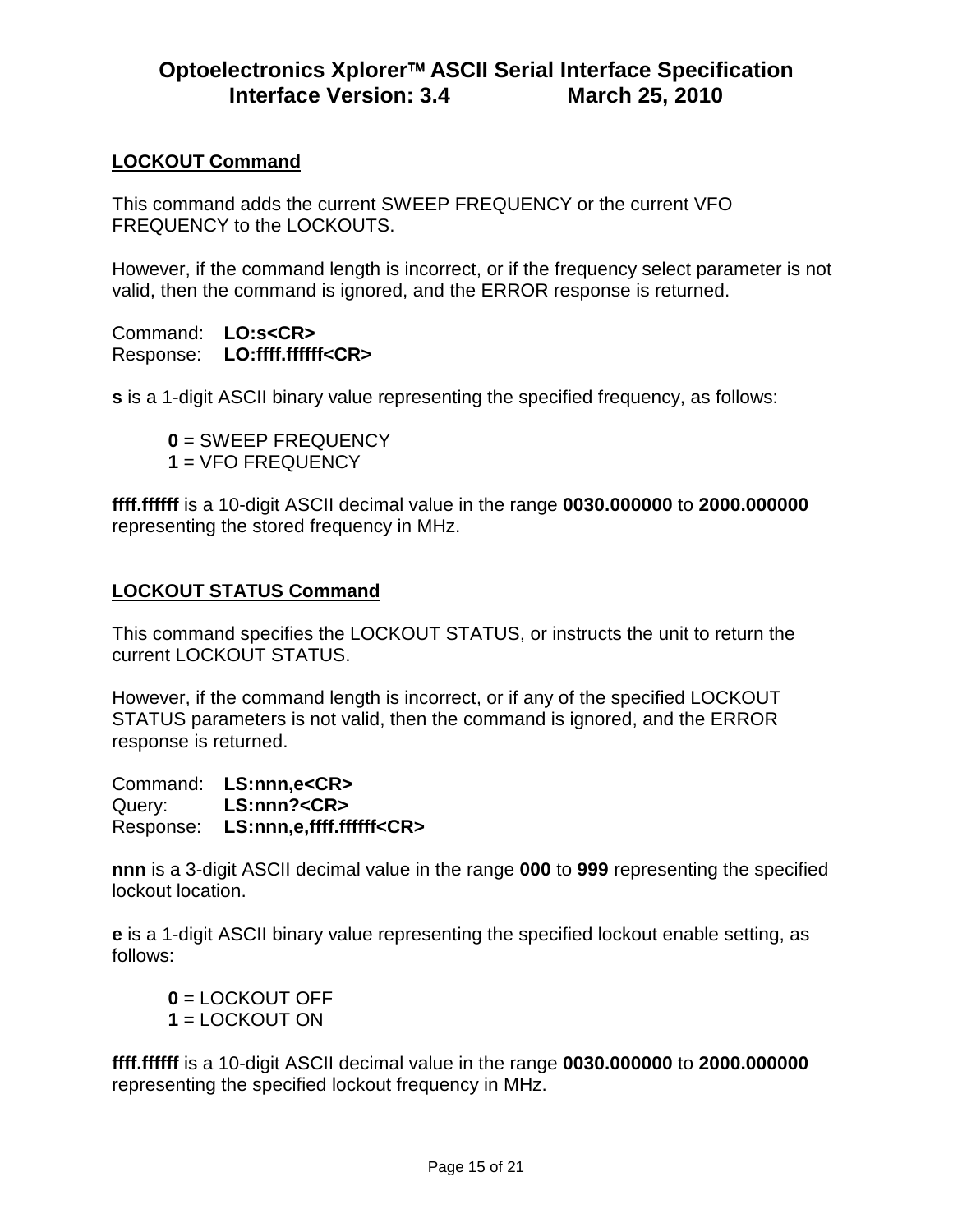#### **MODE Command**

This command specifies the OPERATING MODE, or instructs the unit to return the current OPERATING MODE.

However, if the command length is incorrect, or if the specified OPERATING MODE parameter is not valid, then the command is ignored, and the ERROR response is returned.

Command: **MD:mm<CR>** Query: **MD?<CR>** Response: **MD:mm<CR>**

**mm** is a 2-digit ASCII decimal value in the range **00** to **06** representing the OPERATING MODE, as follows:

 = SWEEP mode = VFO mode = CONFIG mode = LOCKOUTS mode = BLOCKS mode = MEMORY mode = TIME/DATE mode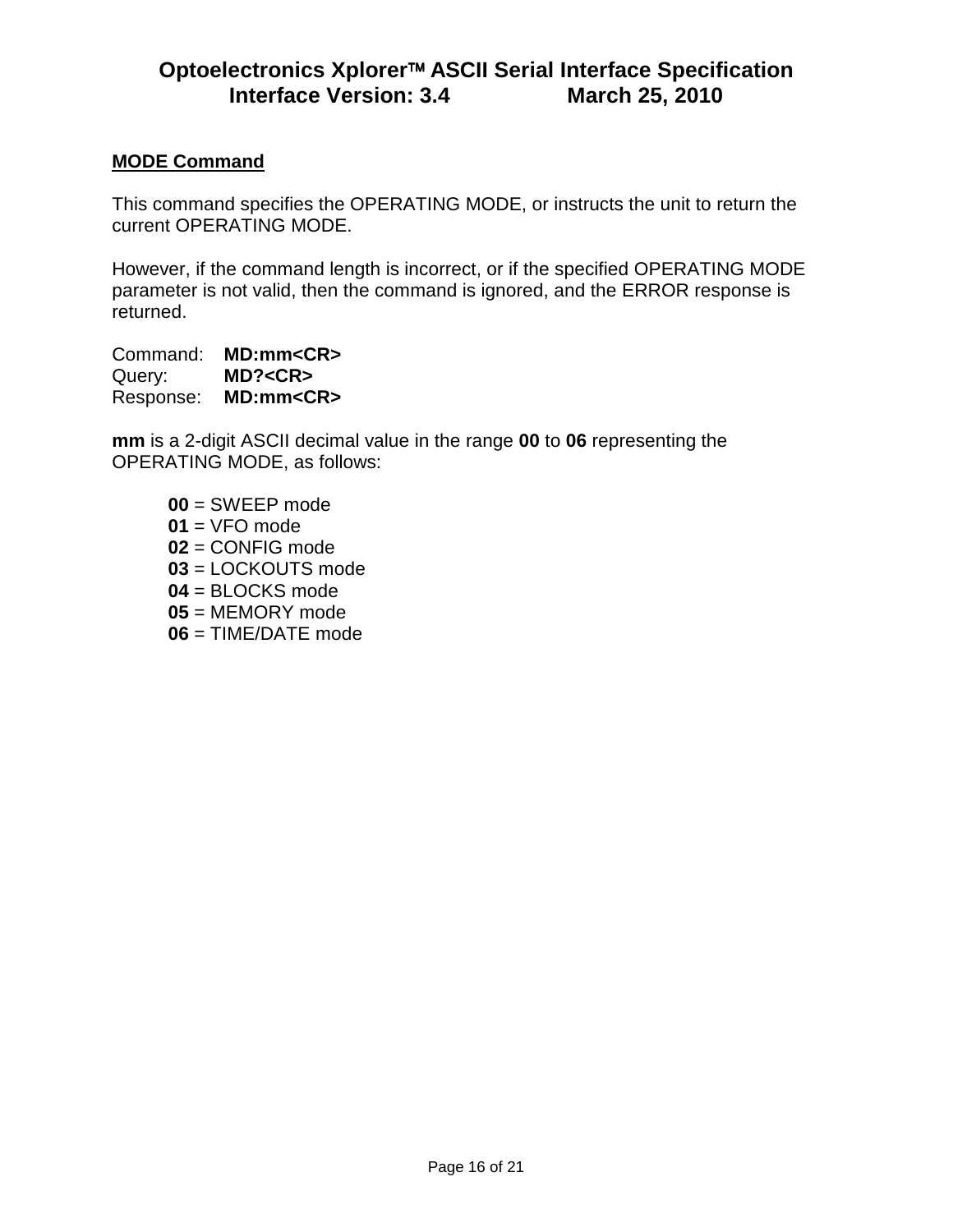### **MEMORY READ Command**

This command instructs the unit to return the contents of the specified memory location.

However, if the command length is incorrect, or if the specified memory location parameter is not valid, then the command is ignored, and the ERROR response is returned.

#### Query: **MR:nnn?<CR>** Response: **MR:nnn,ffff.ffffff,hhhhh,hh:mm:ss,yyyy-mm-dd,a,d,ss,ccc.c,ddd, llllllllll,tttttttttttttttttttttttttttttttt<CR>**

**nnn** is a 3-digit ASCII decimal value in the range **000** to **499** representing the specified memory location.

**ffff.ffffff** is a 10-digit ASCII decimal value in the range **0030.000000** to **2000.000000** representing the memory FREQUENCY in MHz.

**hhhhh** is a 5-digit ASCII decimal value in the range **00000** to **65535** representing the memory HITS.

**hh:mm:ss** is a 6-digit ASCII decimal value representing the memory TIME in 24-hour **hour:minute:second** format.

**yyyy-mm-dd** is an 8-digit ASCII decimal value representing the memory DATE in **yearmonth-day** format.

**a** is a 1-digit ASCII binary value representing the AUDIO status, as follows:

 $0 =$  AUDIO OFF  $1 = \text{AUDIO ON}$ 

**d** is a 1-digit ASCII binary value representing the DTMF status, as follows:

 $0 = D$ TMF OFF **1** = DTMF ON

**ss** is a 2-digit ASCII decimal value in the range **00** to **50** representing the memory SIGNAL STRENGTH.

**ccc.c** is a 4-digit ASCII decimal value representing the memory CTCSS TONE.

**ddd** is a 3-digit ASCII decimal value representing the memory DCS CODE.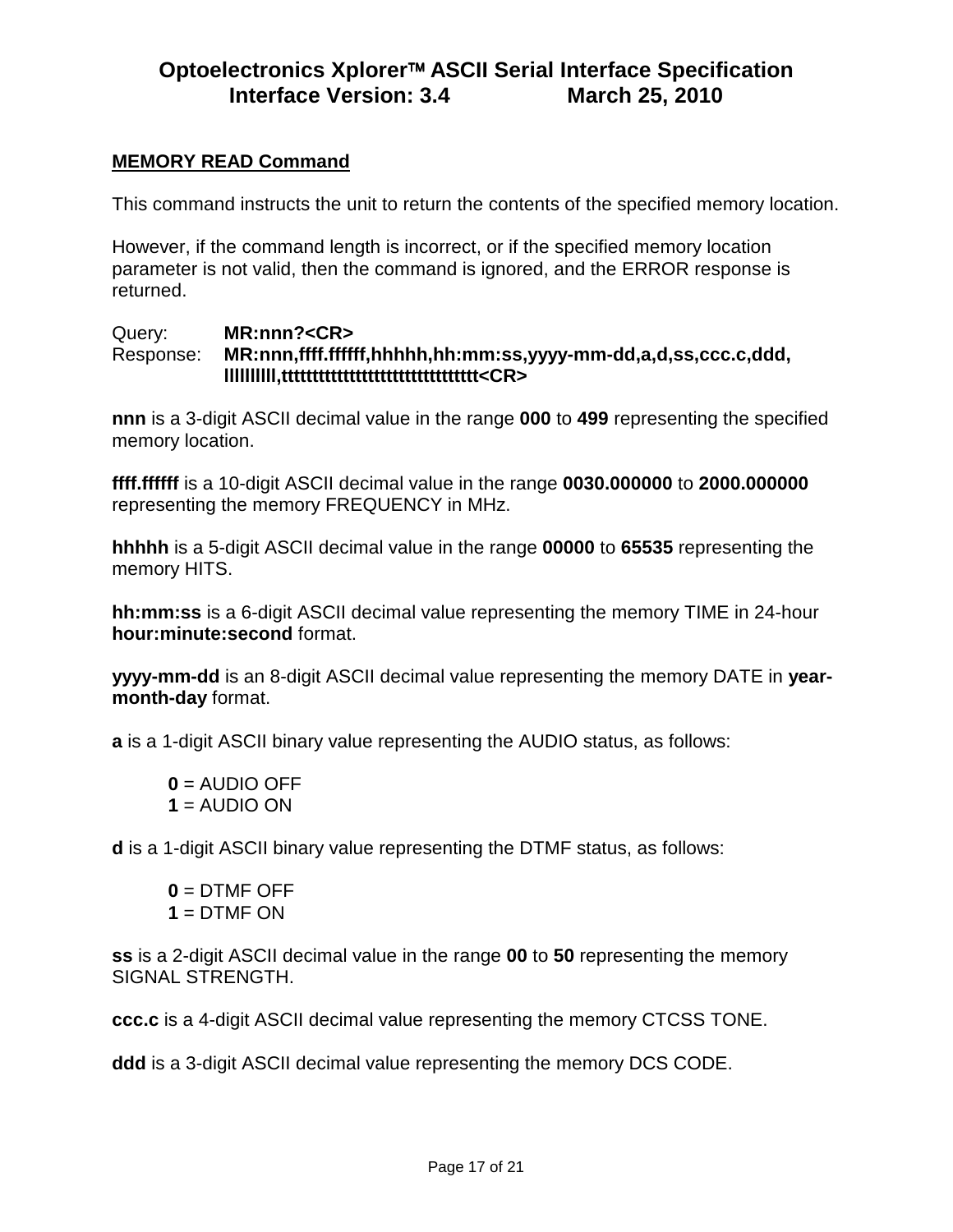**llllllllll** is a 10-digit ASCII decimal value representing the memory LTR DATA.

**tttttttttttttttttttttttttttttttt** is a 32-character ASCII string representing the memory DTMF DIGITS text string. Empty DTMF digit positions are represented by underscore (" ") characters.

### **PARAMETER RECALL Command**

This command instructs the unit to recall the operating parameters from non-volatile memory.

However, if the command length is incorrect, then the command is ignored, and the ERROR response is returned.

Command: **PR<CR>** Response: **PR<CR>**

### **PARAMETER STORE Command**

This command instructs the unit to store the operating parameters to non-volatile memory.

However, if the command length is incorrect, then the command is ignored, and the ERROR response is returned.

Command: **PS<CR>** Response: **PS<CR>**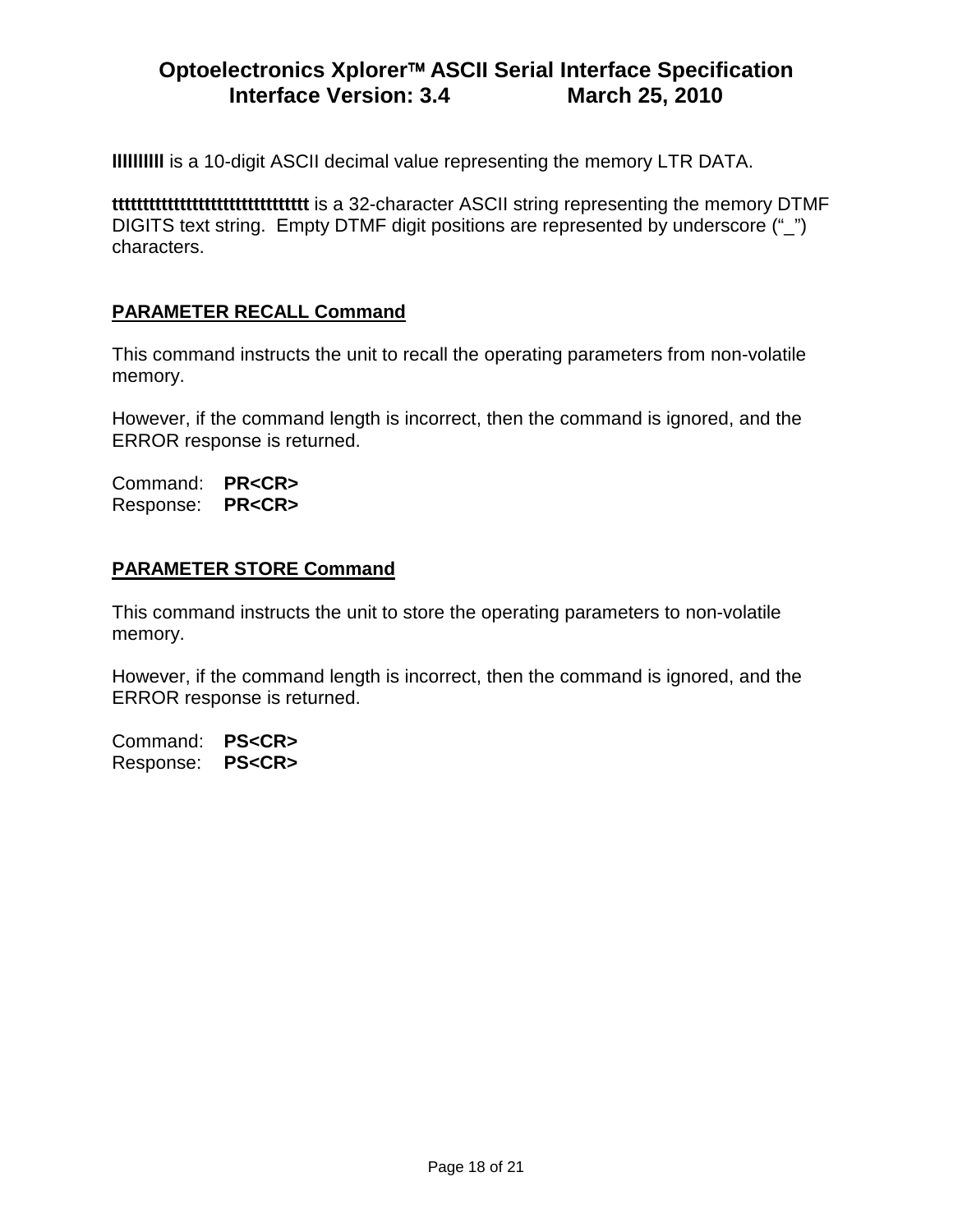### **READ MEASUREMENTS Command**

This command instructs the unit to return the current signaling measurements. The command response takes the form of one of the two formats shown below, depending on the current NRZ DECODE setting. If DCS is selected, then the first response format below will be returned. If LTR is selected, then the second response format will be returned.

However, if the command length is incorrect, then the command is ignored, and the ERROR response is returned.

Query: **RM?<CR>** Response: **RM:ss,ccc.cs,ddds,tttttttttttttttttttttttttttttttt<CR>** Response: **RM:ss,ccc.cs,lllllllllls,tttttttttttttttttttttttttttttttt<CR>**

**ss** is a 2-digit ASCII decimal value in the range **00** to **50** representing the current SIGNAL STRENGTH.

**ccc.cs** is a 4-digit ASCII decimal value, plus status character, representing the current CTCSS TONE. The status character represents the CTCSS TONE STATUS as follows:

**"\*"** = CTCSS TONE active **"\_"** = CTCSS TONE not active

**ddds** is a 3-digit ASCII decimal value, plus status character, representing the current DCS CODE. The status character represents the DCS CODE STATUS as follows:

**"\*"** = DCS CODE active **"\_"** = DCS CODE not active

**lllllllllls** is a 10-digit ASCII decimal value, plus status character, representing the current LTR DATA. The status character represents the LTR DATA STATUS as follows:

**"\*"** = LTR DATA active **"\_"** = LTR DATA not active

**tttttttttttttttttttttttttttttttt** is a 32-character ASCII string representing the current DTMF DIGITS text string. Empty DTMF digit positions are represented by underscore ("\_") characters.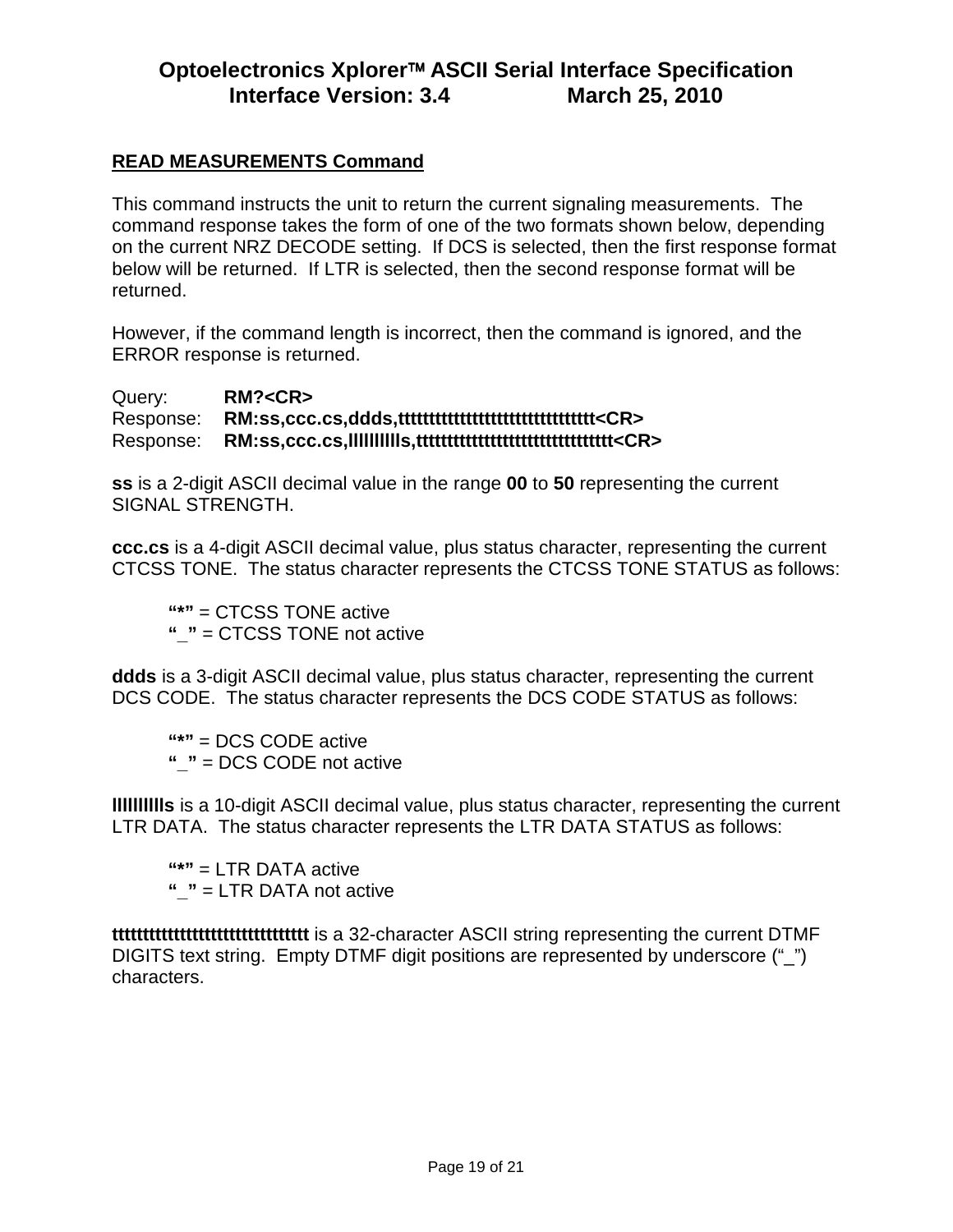### **SWEEP FREQUENCY Command**

This command instructs the unit to return the current SWEEP FREQUENCY.

However, if the command length is incorrect, then the command is ignored, and the ERROR response is returned.

Query: **SF?<CR>** Response: **SF:ffff.ffffff<CR>**

**ffff.ffffff** is a 10-digit ASCII decimal value representing the SWEEP FREQUENCY in MHz.

#### **SKIP Command**

This command instructs the unit to SKIP over the current sweep frequency, provided that the unit is in SWEEP mode. If the unit is not in SWEEP mode, then this command has no effect.

However, if the command length is incorrect, then the command is ignored, and the ERROR response is returned.

Command: **SK<CR>** Response: **SK<CR>**

#### **STORE Command**

This command stores the current SWEEP FREQUENCY or the current VFO FREQUENCY, and all associated data, in memory.

However, if the command length is incorrect, or if the frequency select parameter is not valid, then the command is ignored, and the ERROR response is returned.

Command: **ST:s<CR>** Response: **ST:ffff.ffffff<CR>**

**s** is a 1-digit ASCII binary value representing the specified frequency, as follows:

**0** = SWEEP FREQUENCY **1** = VFO FREQUENCY

**ffff.ffffff** is a 10-digit ASCII decimal value in the range **0030.000000** to **2000.000000** representing the stored frequency in MHz.